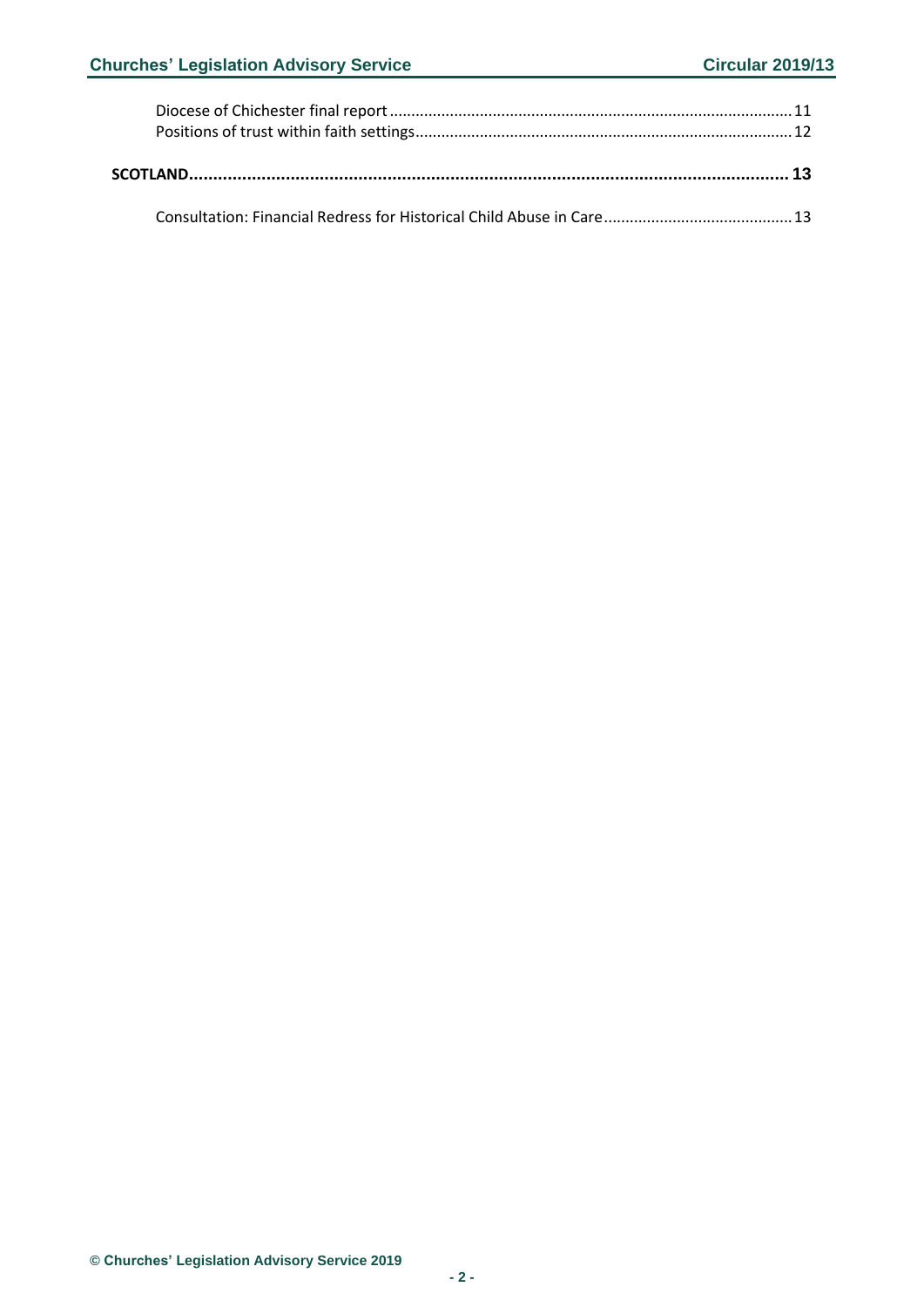## <span id="page-2-0"></span>**CHARITIES AND CHARITY LAW**

<span id="page-2-1"></span>**Charity Commission: updated guidance on accounts**

**For information and possibly for action** 

In Charity Commission has updated its guidance on *[Independent examination of charity accounts:](https://www.gov.uk/government/publications/independent-examination-of-charity-accounts-trustees-cc31?utm_source=e48e4ef9-2788-462d-983e-893ebfc6be75&utm_medium=email&utm_campaign=govuk-notifications&utm_content=immediate)  [guidance for trustees](https://www.gov.uk/government/publications/independent-examination-of-charity-accounts-trustees-cc31?utm_source=e48e4ef9-2788-462d-983e-893ebfc6be75&utm_medium=email&utm_campaign=govuk-notifications&utm_content=immediate)* (CC31). The updated guidance explains what independent examination involves, how to select an independent examiner for your charity and what you need to do to prepare for an independent examination. The updated guidance is much shorter than the previous version and focuses on the key things that trustees need to know about independent examination. The Commission has also published a report on related party transactions: *[Accounts monitoring review:](https://www.gov.uk/government/publications/accounts-monitoring-review-reporting-of-related-party-transactions-in-charity-accounts/reporting-of-related-party-transactions)  [reporting of related party transactions in charity accounts](https://www.gov.uk/government/publications/accounts-monitoring-review-reporting-of-related-party-transactions-in-charity-accounts/reporting-of-related-party-transactions)*.

The updated guidance is accompanied by a very worrying report on auditors' and independent examiners' compliance with their responsibilities: *[Auditors' and independent examiners' compliance](https://www.gov.uk/government/publications/accounts-monitoring-review-auditors-and-independent-examiners-compliance-with-their-responsibilities/auditors-and-independent-examiners-compliance-with-their-responsibilities)  [with their responsibilities](https://www.gov.uk/government/publications/accounts-monitoring-review-auditors-and-independent-examiners-compliance-with-their-responsibilities/auditors-and-independent-examiners-compliance-with-their-responsibilities)*.

The Commission assessed a sample of 296 charities' accounts for FY 2017 against a new external scrutiny benchmark to determine whether a minimum standard of scrutiny by auditors and independent examiners had been met. The results were disappointing: overall, 46 per cent of the accounts failed to meet the benchmark, with standards worse for smaller charities. The Commission's identified failings included 77 cases of incomplete reporting of related party transactions.

[Source: Charity Commission, 6 August]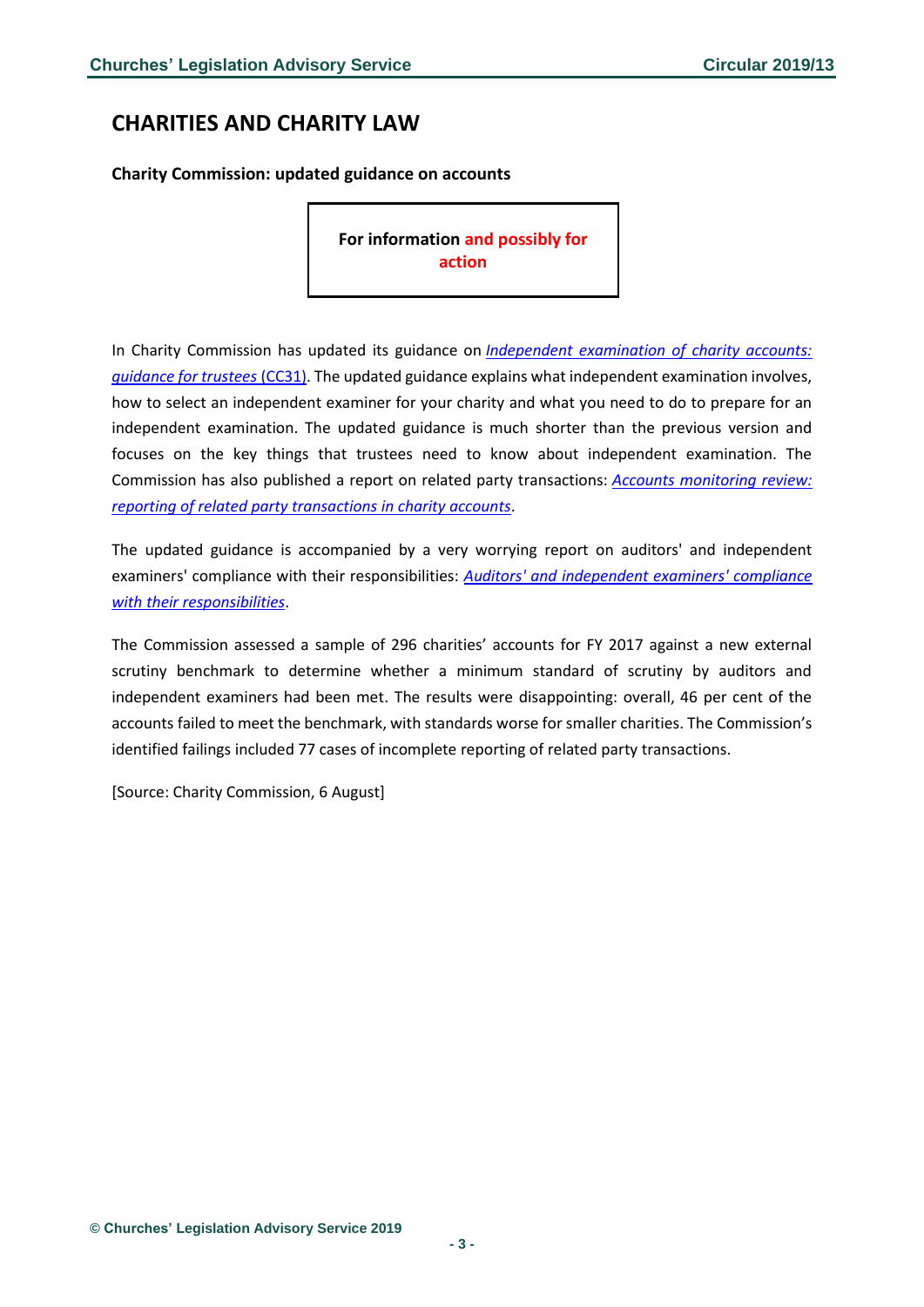### <span id="page-3-0"></span>**EMPLOYMENT**

<span id="page-3-1"></span>**Part-time working and holiday pay: update**

**For information**

In our last Circular, we noted the Court of Appeal's judgment in *The Harpur Trust v Brazel* [\[2019\] EWCA](https://www.bailii.org/ew/cases/EWCA/Civ/2019/1402.html)  [Civ 1402,](https://www.bailii.org/ew/cases/EWCA/Civ/2019/1402.html) in which the Court of Appeal held that a music teacher engaged on a term-time only zerohours contract was entitled to 5.6 weeks' holiday per year, even though she did not work for the whole year. The key issue was whether term-time only workers (or others who only work for part of the year on permanent contracts) can have their holiday entitlement pro-rated to reflect the number of weeks that they actually work each year, and – separately – how their pay should be calculated. The Court held that pro-rating holiday entitlement was not permitted under the Working Time Regulations 1998:

'there is ... no requirement as a matter of EU law to give effect to the *pro rata* principle or, more particularly, to pro-rate the entitlement of part-year workers to that of full-year workers' [69].

### Further:

'On any natural construction the WTR make no provision for pro-rating. They simply require … the straightforward exercise of identifying a week's pay in accordance … and multiplying that figure by 5.6. Attempting to build in a pro-rating requirement or an accrual system would not … be an exercise in construction … *but the substitution of an entirely different scheme*' [73: emphasis added].

So the minimum requirement could not be applied *pro rata* to reflect the number of weeks that Ms Brazel actually worked, nor could the Trust apply a 12.07% 'formula' for working out her holiday entitlement. And as to the issue of pay, the Court ruled that workers should receive their 'normal pay' when they take a holiday.

The judgment – and our comment that *any employer that pro-rates holiday entitlement and holiday pay for those employees should stop doing so* – caused some consternation, for which we apologise.

In a recent article published in *Lexology*, ['Annual leave entitlement for atypical workers'](https://www.lexology.com/library/detail.aspx?g=2c41a688-a62f-4bc0-85b1-9e4d11074ac6&utm_source=lexology+daily+newsfeed&utm_medium=html+email+-+body+-+general+section&utm_campaign=lexology+subscriber+daily+feed&utm_content=lexology+daily+newsfeed+2019-09-02&utm_term=), a group of employment law specialists at Dentons LLP, come to the following conclusions on the effect of the judgment:

#### '**Take-away points**

Whilst it may be arguable that to build in the requirement to prorate or accrue leave goes beyond an exercise in interpretation or construction of the WTR, it is nonetheless a method which has been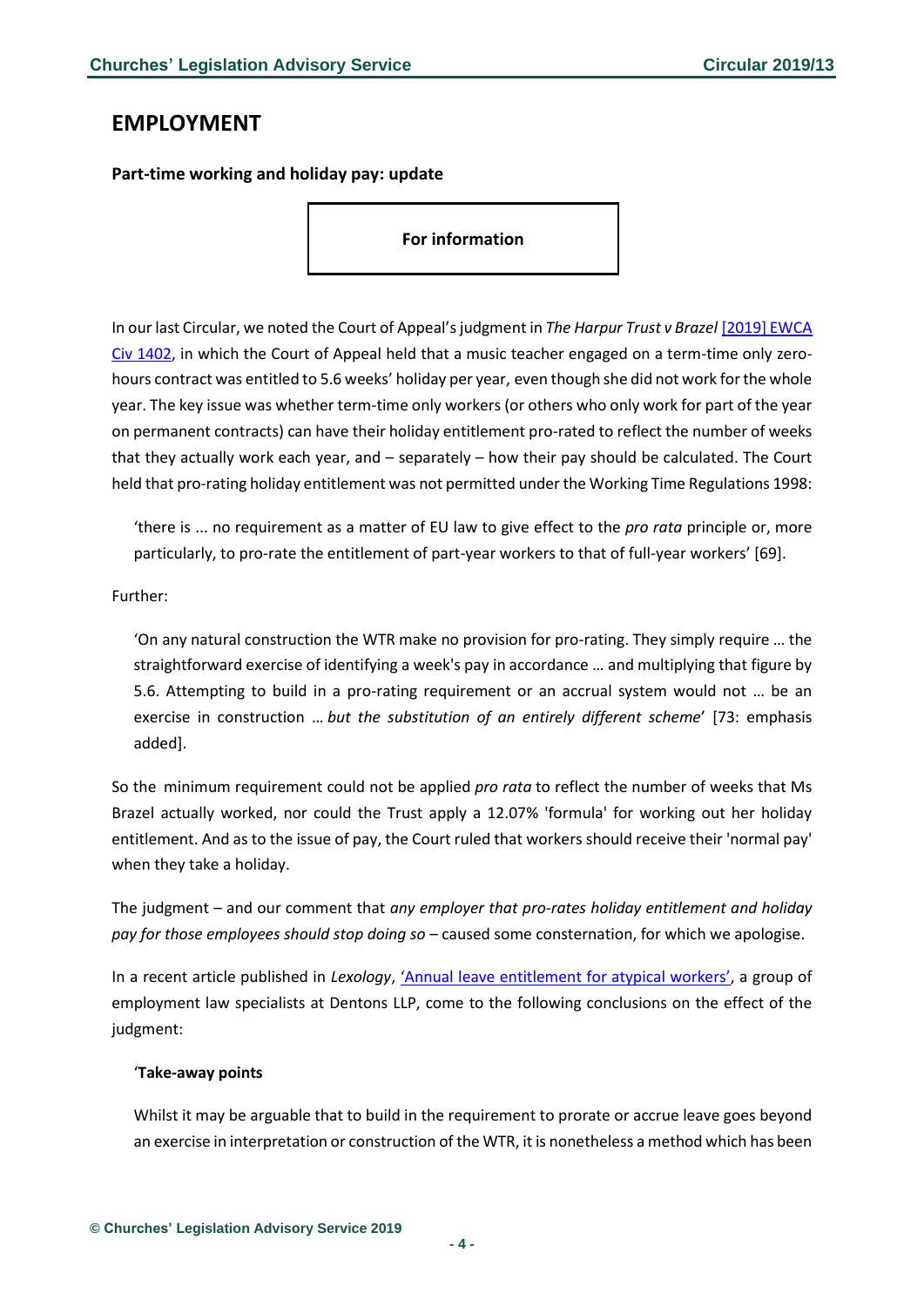used by employers for some time to manage the adjustment of annual leave entitlements to reflect part-time working arrangements.

**Employers are recommended to take stock of the range of part-time working arrangements that they currently have in place***.* Where employers have a large body of workers who do not work part of the year, it may be worth calculating the differential. They may find that, with the reporting of this decision, such employees start to make unlawful deductions arguments. Where employees receive an enhancement on their statutory leave entitlement, it may be that they receive more than the statutory entitlement whichever calculation method is applied. However, employers should check the position and be ready to answer the question about their calculation methods (and employees' entitlements) where they are challenged.

Although the Court of Appeal was clear that its findings applied in respect of individuals on permanent contracts, there may be instances of employees with more casual working arrangements making similar challenges.' [my emphasis]

[Sources: BAILII, 6 August: *Lexology*, 29 August]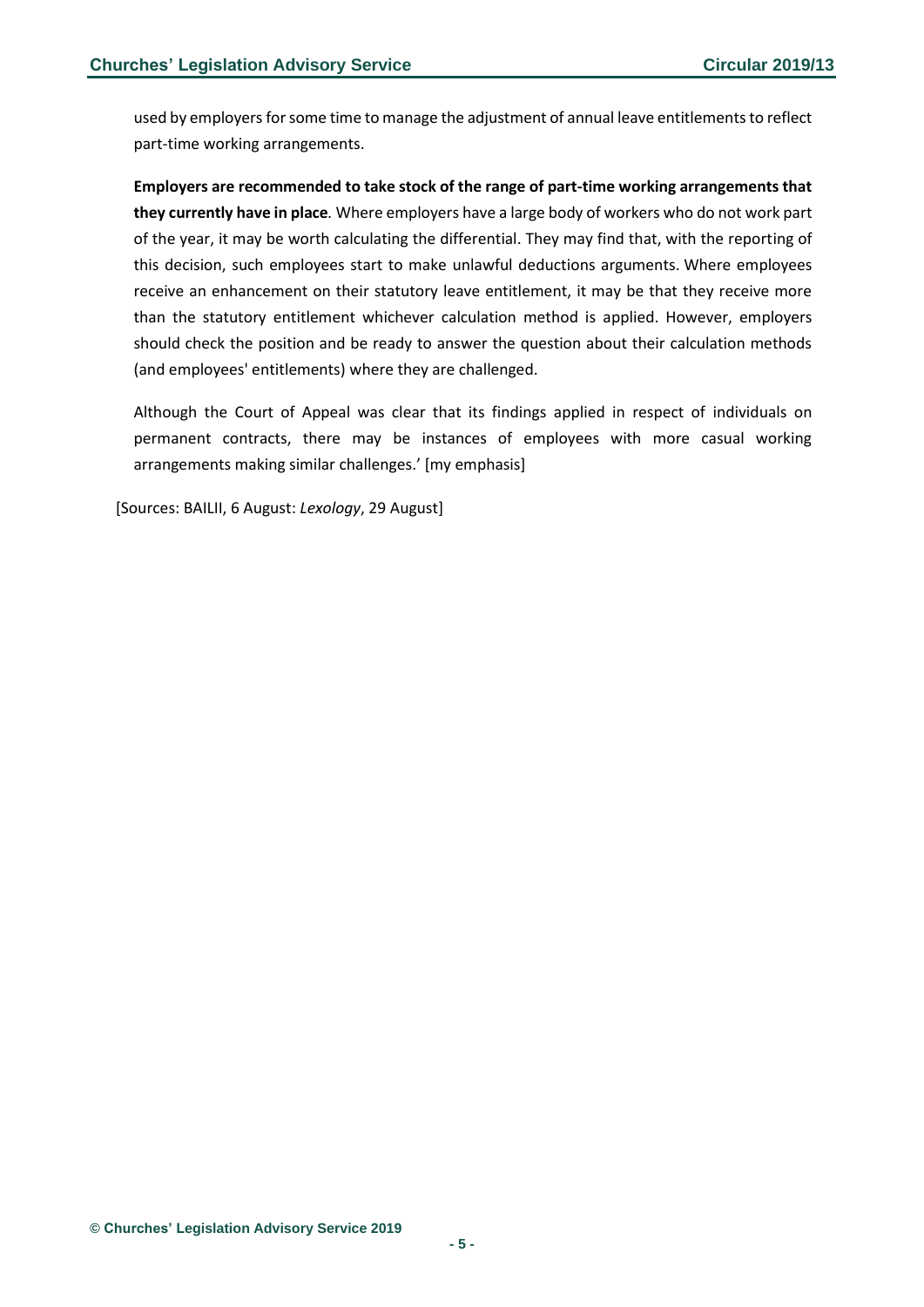# <span id="page-5-0"></span>**FAITH & SOCIETY**

### <span id="page-5-1"></span>**Gambling inquiries**

**For information and possibly for action**

Two current inquiries might be of interest to CLAS members. Charles White who is working with the Bishop of St Albans on gambling regulation, has asked the Churches' parliamentary affairs people to circulate the following message:

'The Mission and Public Affairs Division of the Church of England is making a submission to the House of Lords' Select Committee on the Social and Economic Impact of the Gambling Industry. It would be incredibly beneficial for this Committee to hear from all stakeholders, especially faith groups and denominations. We all are familiar with the problems related to gambling facing our society. Could I encourage you to make a submission on behalf of your denomination as making sure our voice has been heard by the Committee is a useful step in guaranteeing future reforms?

I have been advised the Committee is very keen on hearing clear, evidence-based (whether experts-by-experience or academic-based), recommendations for reform. The call for evidence was launched this summer and the deadline for submissions on Friday 6 September 2019, although I know the Committee are prepared to grant extensions if requested.

The call for evidence is made up of 19 questions, and the full details are [here.](https://www.parliament.uk/documents/lords-committees/Gambling-committee/Gambling-Call-for-evidence.pdf) I would be happy to assist with any questions should you have any or about the process of making a submission.

Thank you very much,

Charles White'

Charles can be contacted at [charles.white@churchofengland.org.](mailto:charles.white@churchofengland.org)

Secondly, the Gambling Commission has opened a **consultation on gambling with credit cards**. It closes on **6 November**.

[Sources: Church of England and Gambling Commission – April]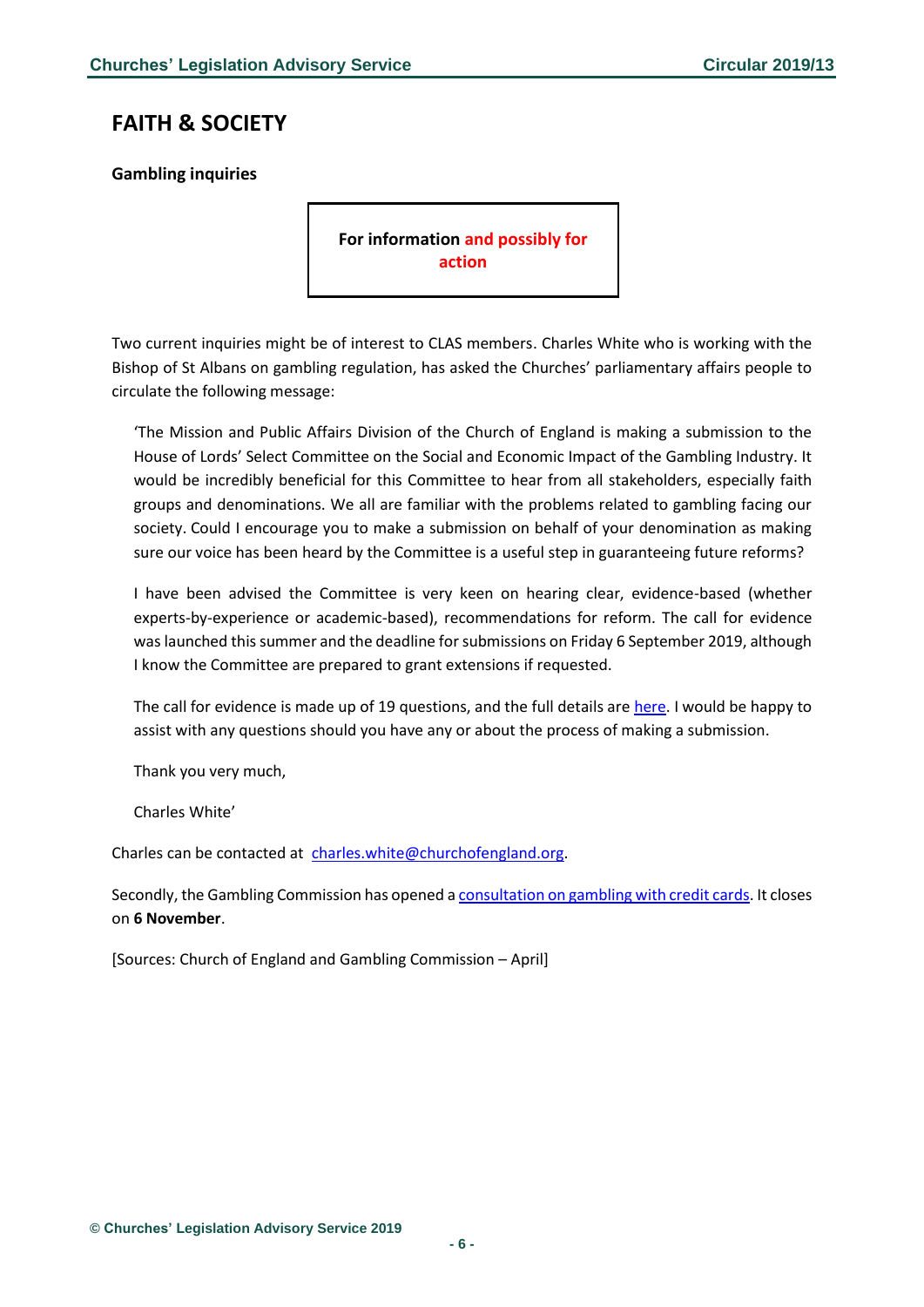### <span id="page-6-0"></span>**Marriage registration in England and Wales: follow-up**

**For information**

In our last Circular, we noted that the Faculty Office, the Church of England and the Church in Wales had issued [a joint statement](http://www.facultyoffice.org.uk/special-licences/marriage-law-news/) on forthcoming changes to the system of marriage registration in England and Wales and said that we would be contacting the General Register Office to ask for clarification of the reported proposals.

The GRO has replied as follows:

'Thank you for your letter of 13 August regarding proposed regulations to be made under the Civil Partnerships, Marriages and Deaths (Registration etc) Act 2019.

The Act which received Royal assent on 26 March 2019 enables the modernisation of marriage registration in England and Wales for the first time since 1837. It provides for registration in a central electronic register, which will facilitate the updating of the marriage entry to include 'mother's names' in the marriage entry instead of just the father's name as is currently the case.

Since the Act was passed we have engaged various religious groups via the Faith, Race and Integration team at the Ministry of Housing, Communities and Local Government. In particular we reached out to the Catholic Bishop's Conference of England and Wales, Board of Deputies of British Jews, Chief Rabbi's Office, the Society of Friends, Sikh Council UK, Hindu umbrella bodies, Muslim faith groups and the Secretary General of the Free Churches Group. We informed those groups about the proposed change and sought their view on some of the detail which will be required in secondary legislation. We have engaged with the Church of England and the Church in Wales separately as there are additional considerations in relation to those marriages solemnized on the authority of ecclesiastical preliminaries.

We are working on the processes, systems and secondary legislation that is required in order to introduce the marriage schedule system as soon as possible. We will be engaging further and an implementation date for the changes will be announced in due course along with the arrangements to support authorised persons through the change period.

I hope this information is helpful.

Yours sincerely'

[Source: GRO – 16 April]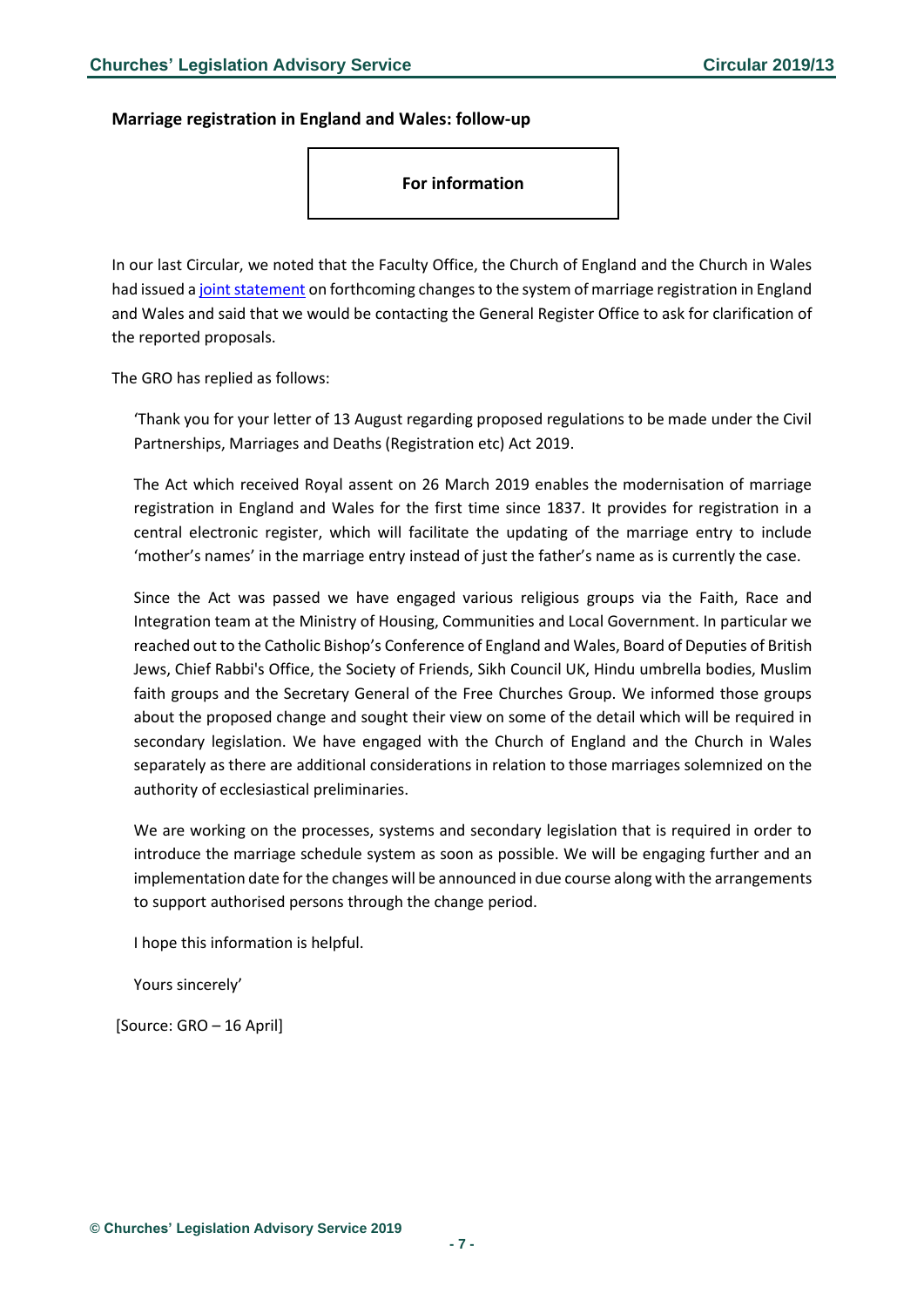# <span id="page-7-0"></span>**FUNDING**

### <span id="page-7-1"></span>**Grant funding for voluntary sector to support UK nationals living in EU and EEA**

**For information and possibly for action**

The Government is providing up to £3 million in grant funding for charities and other voluntary organisations to explain to UK nationals living in the EU or EEA about the need to register or apply for residency and support them as they complete their applications.

Over one million UK nationals live in EU and EFTA countries and the Government wants to support those who may find it harder to complete all the paperwork – focusing in particular on pensioners or disabled people, those living in remote areas or with mobility difficulties, and those needing assistance with language translation or interpretation. It intends to make grant funding available: up to £1,500,000 in the current financial year (2019/20) and, subject to a review of the Fund's effectiveness and continued demand, up to £1,500,000 for FY2020/21. Grants will be awarded to voluntary and community sector organisations and there will be one level of grant award: £90,000 and above, inclusive of irreclaimable VAT.

Organisations working with people who might be affected and who might require additional support can apply for project funding from the FCO from **19 September** at [gov.uk/fco.](https://www.gov.uk/government/organisations/foreign-commonwealth-office)

The FCO will be holding teleconferences to provide bidders with a fuller understanding of the fund and an opportunity to ask questions on the bidding process. Interested organisations can sign up at the links below:

- [Teleconference -](https://uknsf9sep.eventbrite.co.uk/?aff=govuk) 9 September
- [Teleconference -](https://uknatsf12sep.eventbrite.co.uk/?aff=govuk) 12 September
- [Teleconference -](https://uknsf2sep.eventbrite.co.uk/?aff=govuk) 16 September

Organisations are also invited to complete an online questionnaire to provide feedback on the UK National Support Fund strategy before the open competition is launched. There is a link to this questionnaire and to further information about the UK National Support Fund [here.](https://www.contractsfinder.service.gov.uk/Notice/95786a7f-009d-4cbc-af11-1656a7373e32)

[Source: FCO – 30 August]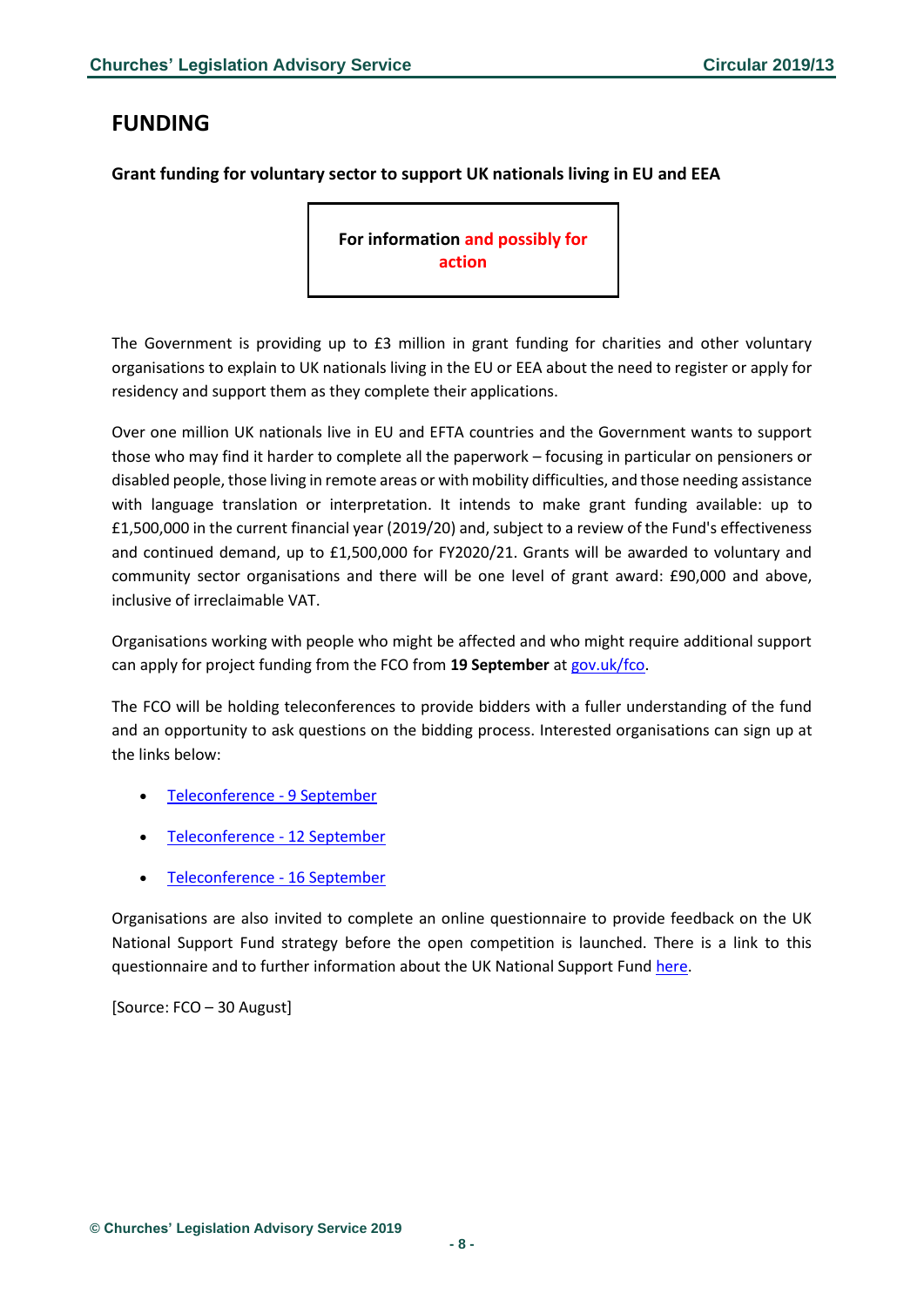# <span id="page-8-0"></span>**PROPERTY & PLANNING**

### <span id="page-8-1"></span>**Right to Rent: Commons Library briefing**

**For information** 

Members who rent unoccupied residential property intended for church-workers, short-term may be interested in a briefing from the House of Commons Library.

The Library has published a [Briefing Paper](http://bit.ly/2ZlzJnf) on the Right to Rent checks that must be carried out by private landlords/agents in England. The checks were introduced by the Immigration Act 2014 and breaches may, in some circumstances, amount to a criminal offence after changes introduced by the Immigration Act 2016 on 1 December 2016.

[Source: House of Commons Library – 28 August]

### <span id="page-8-2"></span>**'Slips and trips' at historic properties**

**For information** 

In a joint project, Ecclesiastical and researchers at the Health and Safety Laboratory have produced a series of guides to help manage slips and trips at historic premises.

The guides offer solutions to problems that may arise relating to building design, inspection and maintenance, the environment and contamination, cleaning, and how people interact with the historic premises. It also provides a snapshot of the law on slips and trips.

The full piece can be read [here.](https://www.ecclesiastical.com/risk-management/preventing-slips-and-trips/historic-properties/)

[Source: Ecclesiastical Insurance – 26 July]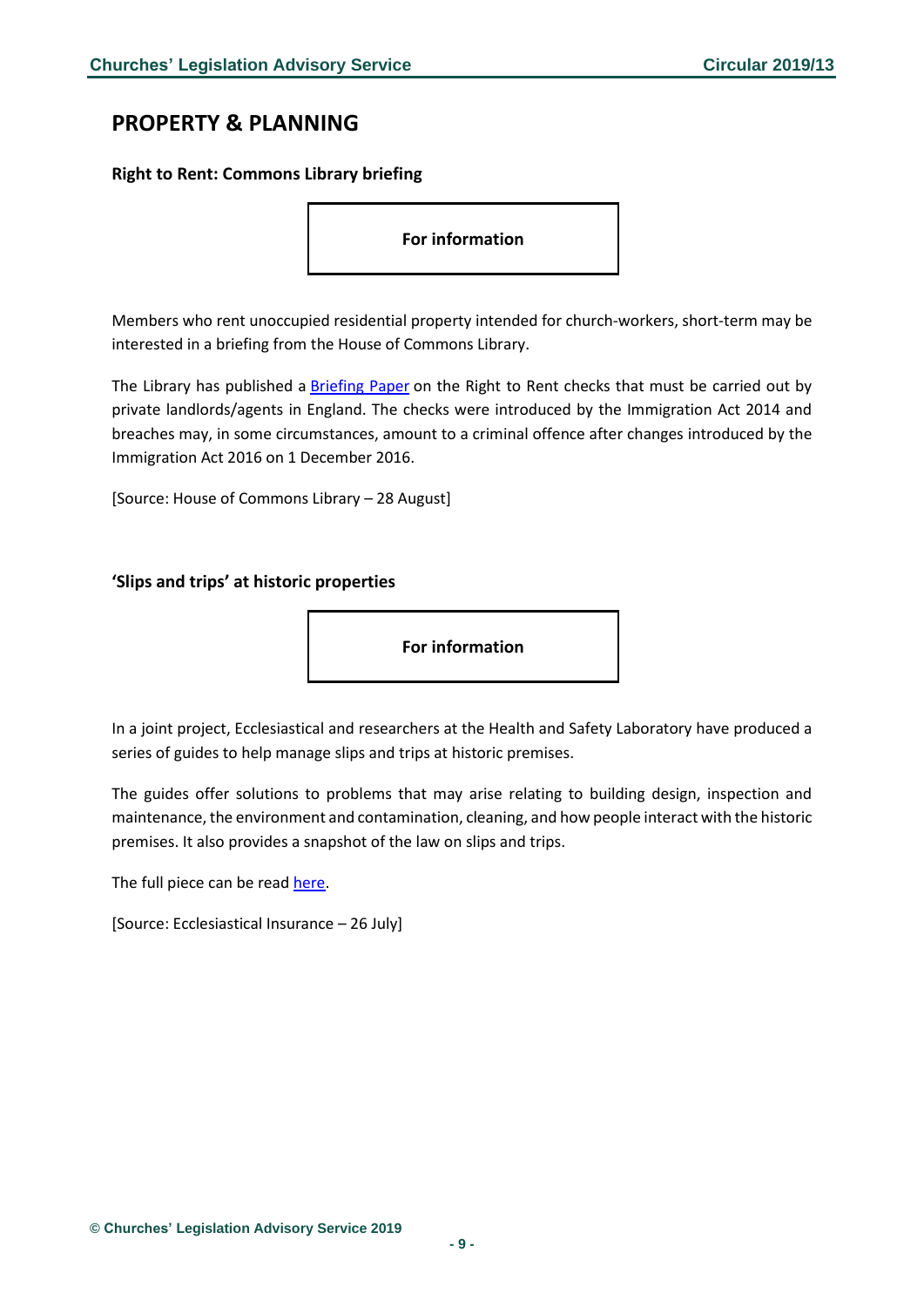## <span id="page-9-0"></span>**SAFEGUARDING**

<span id="page-9-1"></span>**Charity Commission: inquiry into Birmingham Diocesan Trust**

**For information** 

The Charity Commission has published a [regulatory report](https://www.gov.uk/government/publications/charity-inquiry-birmingham-diocesan-trust/birmingham-diocesan-trust) into safeguarding by the Birmingham Diocesan Trust.

The objects of the Trust are focused on the advancement or maintenance of the Roman Catholic religion in the Roman Catholic Diocese of Birmingham. On 21 December 2018 the Commission opened a statutory inquiry into the charity under section 46 of the Charities Act 2011, after it had been selected as a case study by IICSA: it has now published its report.

In May 2016, in preparation for the IICSA hearing, the charity commissioned several reviews of its safeguarding procedures, including an audit by the Social Care Institute for Excellence (SCIE), which reported in October 2018. The reviews highlighted serious concerns with the charity's safeguarding policies, procedures and governance. Following the November 2018 IICSA hearing, IICSA published its report on the charity on 20 June 2019.

Following receipt of the SCIE report, the trustees appointed an interim Head of Safeguarding Transformation in November 2018 and set up a Safeguarding Response Group to make recommendations to trustees on improvements required. The Commission engaged with the charity and its advisers to obtain further information on safeguarding governance issues and was concerned about the time it took to respond to the Commission's questions and concerns. After making further enquiries, the Commission was told that as a result of the serious safeguarding concerns raised by the interim Head of Safeguarding Transformation, the charity had taken some action; however, the trustees were unable to provide the Commission with sufficient assurance that all live risks were being managed as promptly and robustly as should be expected. The Commission continued to have serious concerns regarding safeguarding governance and whether the trustees had sufficient grip of the required remedial actions and were addressing these in a timely way.

The Commission launched its investigation in December 2018, after the trustees were unable to reassure it that they were managing risks to the charity's beneficiaries promptly or robustly enough.

The report points to serious shortcomings in the charity's safeguarding governance in the past, of which the trustees "appeared to be either insufficiently aware" or which they "did not adequately address with the pace or in the way expected". It also finds that the charity's approach to safeguarding "fell short of the culture and environment expected of a charity of this nature", that safeguarding was not sufficiently prioritised by the trustees and that safeguarding risks were not adequately managed. Further, the trustees' initial response to safeguarding concerns highlighted prior to the Commission's investigation lacked urgency.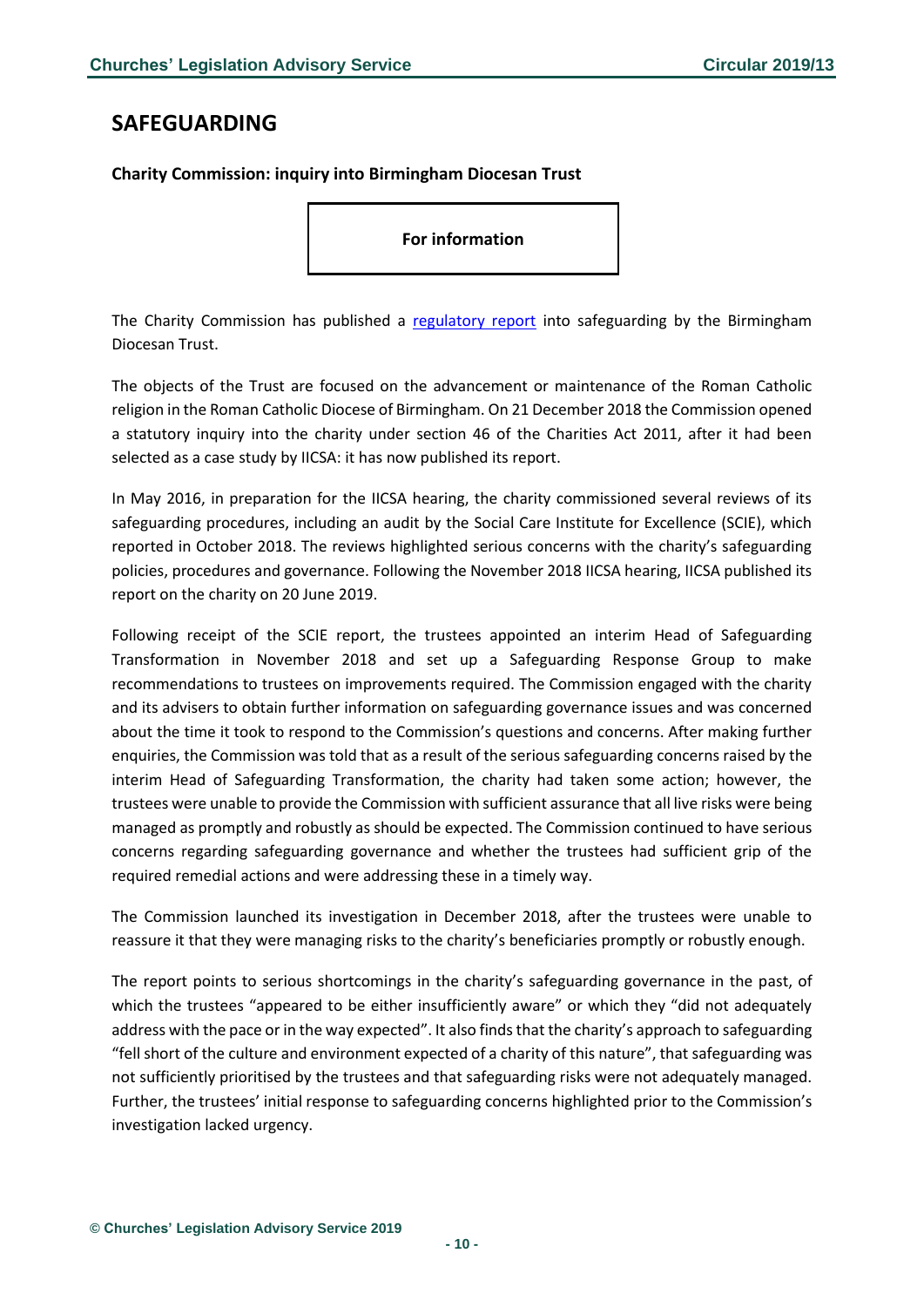Problems identified by the investigation include chaotic record keeping, including keeping of files relating to members of the charity's congregations who had served sentences for sexual offences and should have been monitored under Safeguarding Agreements, and a historic lack of safeguarding skills and experience among trustees and within the charity.

The Trust has now taken significant action to improve safeguarding: it has reviewed and updated all Safeguarding Agreements and recruited new staff with the necessary skills and experience. However, the Commission has made clear that further improvements are required and has issued the trustees with an Order under Section 84 of the Charities Act 2011. Among other things, it requires the trustees to identify, implement and maintain a new safeguarding case management system, to develop and implement a strategy for monitoring safeguarding in parishes, and to develop an action plan for improving the culture on safeguarding throughout the charity's operations, including to ensure that it "feels safe for people to criticise or discuss safeguarding matters within the charity".

The Commission will be monitoring and assessing the Trust's compliance with its Order.

[Source: Charity Commission – 3 September]

### <span id="page-10-0"></span>**Diocese of Chichester final report**



Yvonne and David Shemmings have published their final report into failings in safeguarding by the Diocese of Chichester: *Sexual Abuse by Cle[rgymen in the Diocese of Chichester 'You Can't Say No](https://cofechichestersafeguarding.contentfiles.net/media/documents/document/2019/08/Shemmings_Report_ib4lHC8.pdf)  [To God'](https://cofechichestersafeguarding.contentfiles.net/media/documents/document/2019/08/Shemmings_Report_ib4lHC8.pdf)*. The report was commissioned by the Diocese in 2017, following a recommendation made by IICSA. The tone of the report is summed up by this extract from their introduction:

"Hearing from those involved about what happened in this Diocese – as well as in others – over many years, has affected us both (and we have both worked in the field of child protection and safeguarding, between us now for over 50 years). To learn, repeatedly, about the effects and sequelae of what happened to survivors into their adulthood was in one sense humbling but, at another, devastating. That these events could have happened within a set of religious beliefs based on love, peace and nonviolence is particularly hard to reconcile."

[Source: Church of England – 22 August]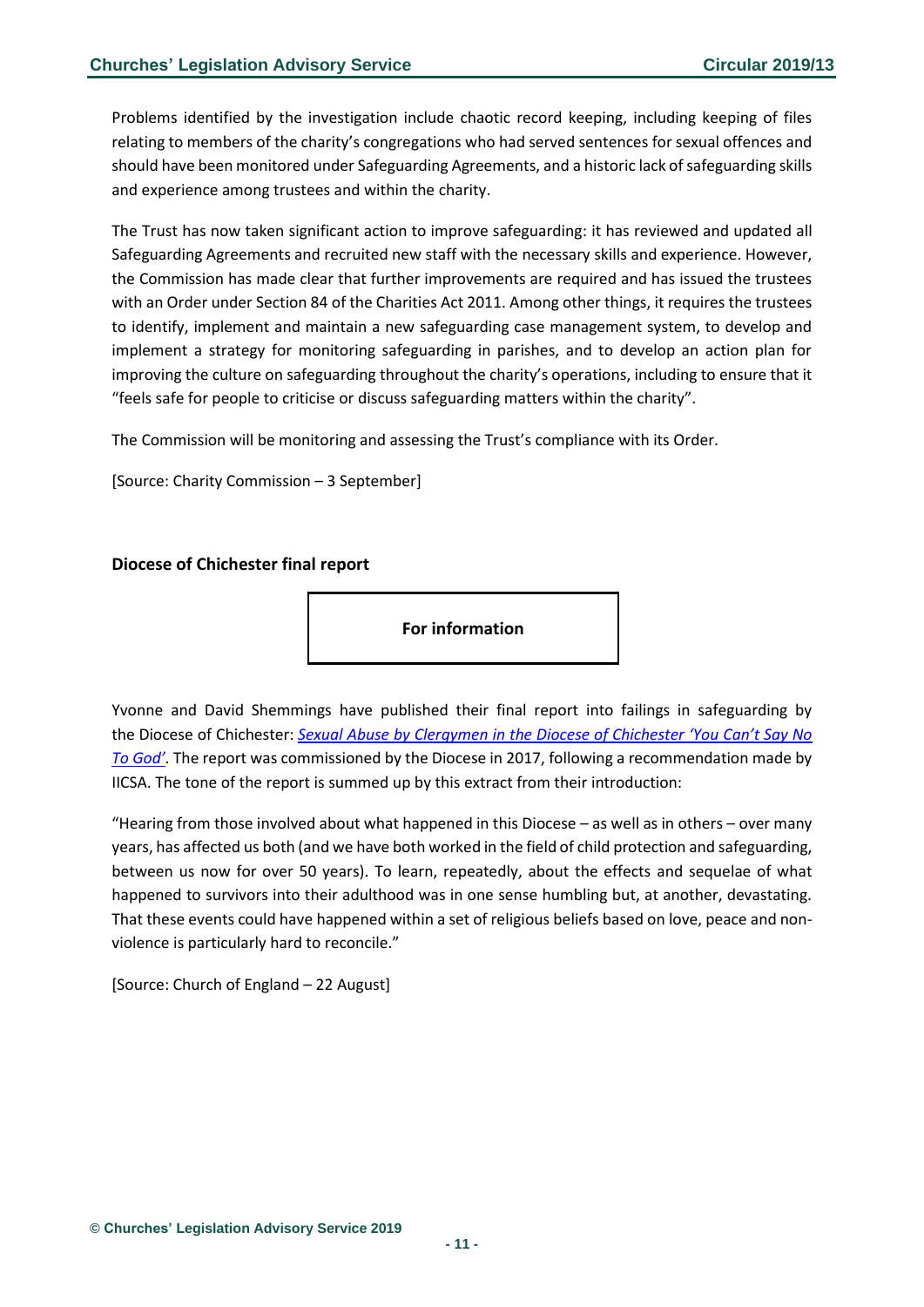<span id="page-11-0"></span>**Positions of trust within faith settings**

**For information** 

Members may be interested to learn that the All-Party Parliamentary Group on Safeguarding in Faith Settings has [launched](https://thirtyoneeight.org/news-and-events/appg/appg-2018/appg-launches-new-inquiry/) an inquiry on whether there should be a change in legislation relating to "Positions of Trust" within faith settings. The inquiry will produce a report on the need for changes to be made to "positions of trust" within the terms of the Sexual Offences Act 2003 to ensure that faith settings are sufficiently within the scope of the legislation to give young people better protection from harm. The report will be published in November 2019.

In the first instance, the APPG is inviting written submissions. A limited number of those submitting written evidence will then be invited to attend an open session of the group to give oral evidence to support their written submissions. The evidence session will be held at the Houses of Parliament on **Tuesday 22 October.** Those submitting evidence will be advised if their evidence is to be used within the report prior to publication.

Written evidence should be submitted prior to the meeting by email t[o appg@thirtyoneeight.org](mailto:appg@thirtyoneeight.org), no later than **5pm on Friday 20 September**, so that submissions can be collated and invitations for oral evidence can be made.

[Source: APPG on Safeguarding in Faith Settings – 15 August]